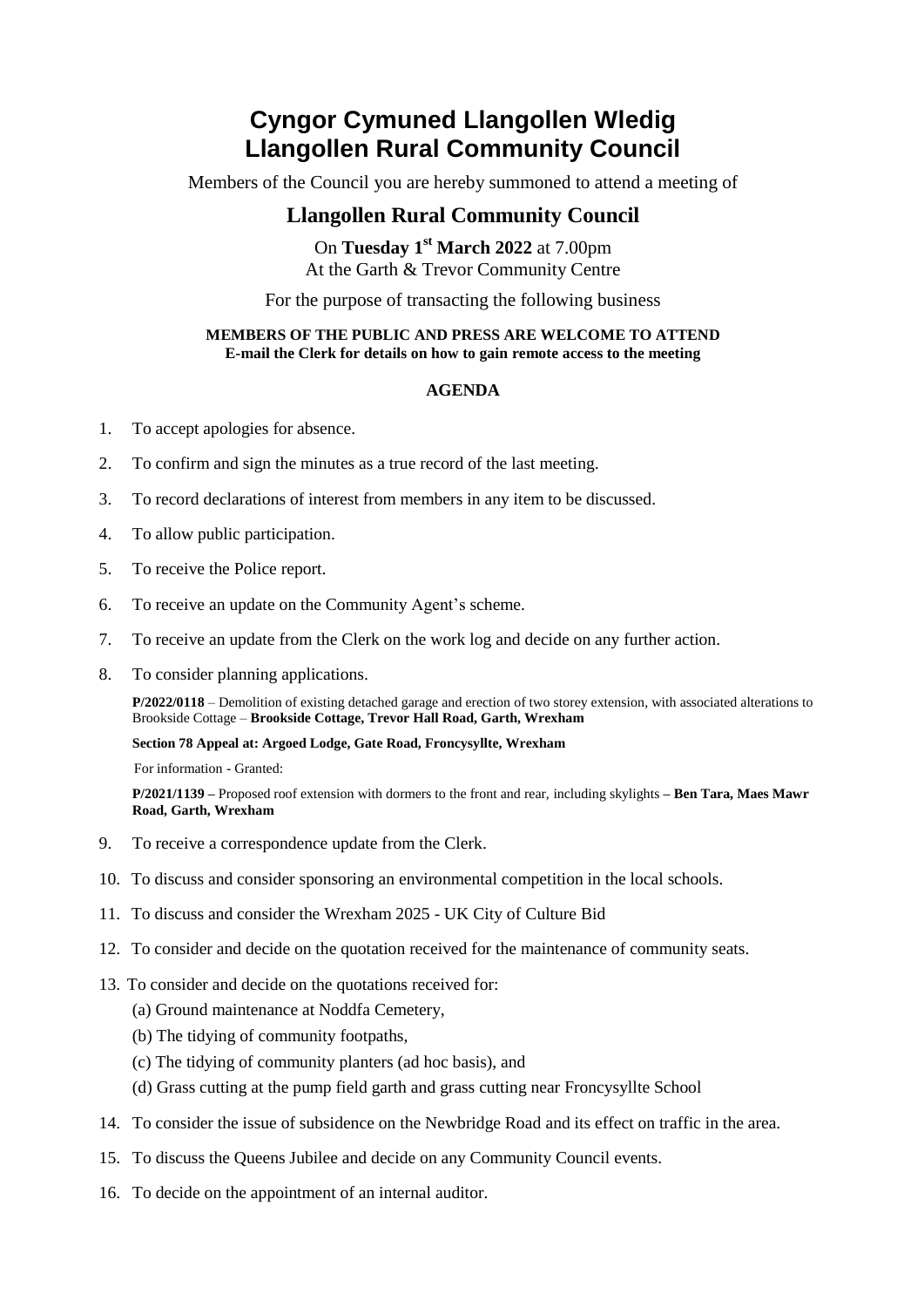17. To receive a financial update from the Clerk and authorise payments to be made.

18. To receive items for the next agenda.

Date and time of the next meeting  $-5<sup>th</sup>$  April 2022, 7pm at Garth & Trevor Community Centre

| Signed: | J A Evans                               | Andrea Evans. Clerk, Llangollen Rural Community Council.<br>59 Haytor Road, Wrexham LL11 2PU. |
|---------|-----------------------------------------|-----------------------------------------------------------------------------------------------|
| Date:   | Thursday 24 <sup>th</sup> February 2022 | Tel: 07950 813858 email: clerk.llangollenrural@gmail.com                                      |